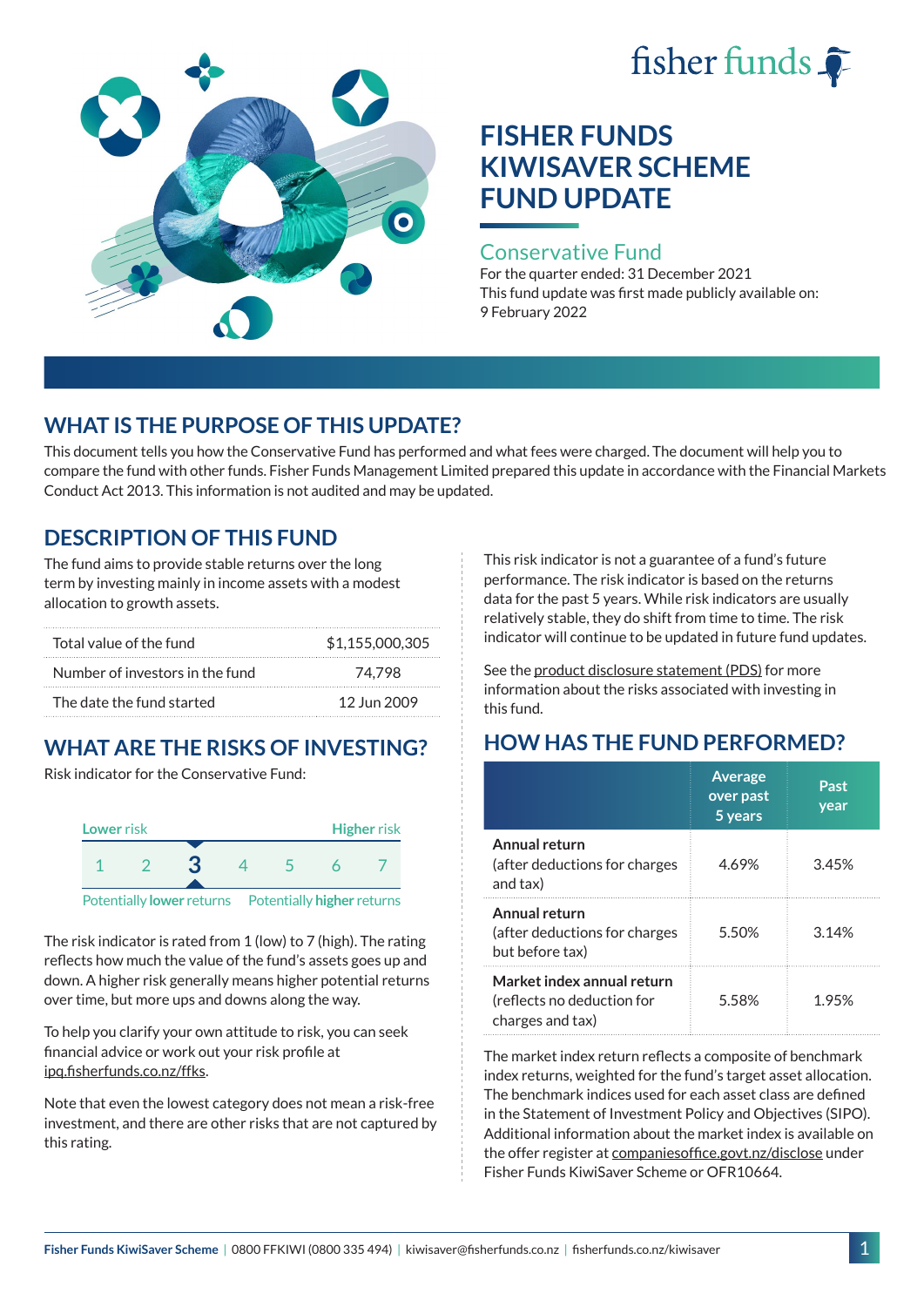### **ANNUAL RETURN GRAPH**



This shows the return after fund charges and tax for the last 10 years ending 31 March. The last bar shows the average annual return for the last 10 years, up to 31 December 2021.

**Important:** This does not tell you how the fund will perform in the future.

Returns in this update are after tax at the highest prescribed investor rate (PIR) of tax for an individual New Zealand resident. Your tax may be lower. The market index return reflects no deduction for charges and tax.

#### **WHAT FEES ARE INVESTORS CHARGED?**

|                                                       |                           |                                     | 8.8   |                                                       |                                                                                                                                      |       |
|-------------------------------------------------------|---------------------------|-------------------------------------|-------|-------------------------------------------------------|--------------------------------------------------------------------------------------------------------------------------------------|-------|
|                                                       | 8.00%                     | 6.94%                               |       |                                                       | .03%                                                                                                                                 |       |
| Annual return                                         | 6.00%                     |                                     | 6.77% | 5.30%                                                 |                                                                                                                                      | 5.08% |
|                                                       | 4.00%                     |                                     |       | 4.59%                                                 |                                                                                                                                      | 3.32% |
|                                                       | 2.00%                     | 2.54%                               |       |                                                       |                                                                                                                                      |       |
|                                                       | 0.00%                     |                                     |       |                                                       |                                                                                                                                      |       |
|                                                       |                           | 2012                                | 2013  | 2014                                                  | 2015                                                                                                                                 | 2016  |
|                                                       |                           |                                     |       | return for the last 10 years, up to 31 December 2021. | This shows the return after fund charges and tax for the last 10                                                                     |       |
|                                                       |                           |                                     |       |                                                       | Important: This does not tell you how the fund will perform in t                                                                     |       |
|                                                       |                           |                                     |       |                                                       | Returns in this update are after tax at the highest prescribed in<br>tax may be lower. The market index return reflects no deductior |       |
| <b>CHARGED?</b>                                       |                           |                                     |       | <b>WHAT FEES ARE INVESTORS</b>                        |                                                                                                                                      |       |
|                                                       |                           |                                     |       |                                                       | Investors in the Conservative Fund are charged fund charges<br>that include GST. In the year to 31 March 2021 these were:            |       |
|                                                       |                           |                                     |       |                                                       | % of net asset value                                                                                                                 |       |
|                                                       | <b>Total fund charges</b> |                                     |       |                                                       | 0.93%                                                                                                                                |       |
|                                                       | Which are made up of:     |                                     |       |                                                       |                                                                                                                                      |       |
| <b>Total management and</b><br>administration charges |                           |                                     | 0.93% |                                                       |                                                                                                                                      |       |
| Including:                                            |                           |                                     |       |                                                       |                                                                                                                                      |       |
|                                                       | Manager's basic fee       |                                     |       | 0.85%                                                 |                                                                                                                                      |       |
| Other management and<br>administration charges        |                           |                                     | 0.08% |                                                       |                                                                                                                                      |       |
|                                                       |                           | <b>Total performance-based fees</b> |       |                                                       | 0.00%                                                                                                                                |       |
|                                                       | Other charges:            |                                     |       |                                                       | \$ amount per investor                                                                                                               |       |
|                                                       | Annual account fee        |                                     |       |                                                       | \$23.40*                                                                                                                             |       |
| 2021.                                                 |                           |                                     |       |                                                       | * The account fee reduced from \$1.95 per month (\$23.40 per<br>annum) to \$1.50 per month (\$18 per annum) on 1 September           |       |
|                                                       |                           |                                     |       |                                                       | Small differences in fees and charges can have a big impact on                                                                       |       |

#### **EXAMPLE OF HOW THIS APPLIES TO AN INVESTOR**

Sarah had \$10,000 in the fund at the start of the year and did not make any further contributions. At the end of the year, Sarah received a return after fund charges were deducted of \$345 (that is 3.45% of her initial \$10,000). Sarah also paid \$23.40 in other charges. This gives Sarah a total return after tax of \$321.60 for the year.

#### **WHAT DOES THE FUND INVEST IN? Actual investment mix**

This shows the types of assets that the fund invests in.



\* Other – refers to an investment in a portfolio of listed property and listed infrastructure assets.

#### **Target investment mix**

This shows the mix of assets that the fund generally intends to invest in.



\* Other – refers to an investment in a portfolio of listed property and listed infrastructure assets.